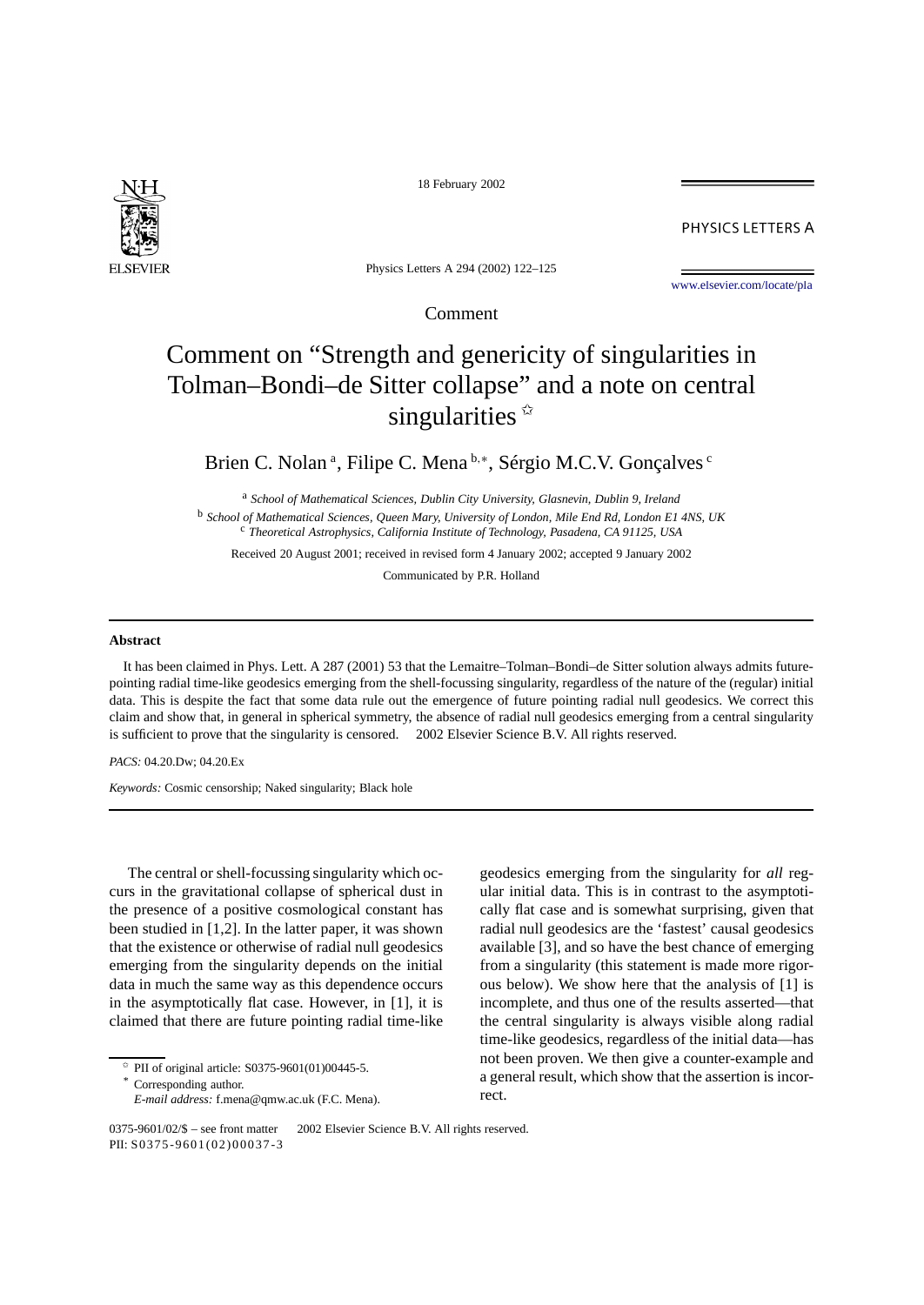The space–time in question is the marginally bound Lemaitre–Tolman–Bondi with line element given by [6]

$$
ds^2 = -dt^2 + R'^2 dr^2 + R^2 d\Omega^2,
$$
 (1)

where  $' \equiv \partial_r$ , and  $d\Omega^2$  is the canonical metric of the unit two-sphere. The field equations for dust in the presence of a positive cosmological constant *Λ* yield

$$
R3(t,r) = \frac{6m}{\Lambda} \sinh2 T(t,r),
$$
 (2)

$$
T(t,r) = \frac{\sqrt{3A}}{2} \left[ t_c(r) - t \right],\tag{3}
$$

where  $m = m(r)$  and  $t_c(r)$  are functions determined by the initial data, which are imposed at time  $t = 0$ . We consider the collapsing situation, thus  $\dot{R}$  < 0. In the present case, there is no rebounce [4] and the dust sphere necessarily collapses to a singularity with zero radius  $(R = 0)$  at time  $t = t_c(r)$ ; the singularity at  $r = 0$  is called the shell-focussing singularity; we will simply refer to it as "the singularity". We can exploit coordinate freedom to set  $R(0, r) = r$  and so obtain

$$
t_c(r) = \frac{2}{\sqrt{3\Lambda}} \sinh^{-1} \left( \sqrt{\frac{\Lambda r^3}{6m}} \right).
$$

The following derivatives are of relevance for the analysis that follows:

$$
R' = R\left(\frac{m'}{3m} + \sqrt{\frac{A}{3}}t'_{c} \coth T\right),
$$
  
\n
$$
R'' = \frac{R'^{2}}{R} + R\left(\frac{m''}{3m} - \frac{1}{3}\left(\frac{m'}{m}\right)^{2}\right)
$$
\n(4)

$$
+ R\sqrt{\frac{\Lambda}{3}} \left(t_c'' \coth T - \frac{\sqrt{3\Lambda}}{2} \frac{t_c'^2}{\sinh^2 T}\right), \tag{5}
$$

$$
\dot{R}' = -\sqrt{\frac{\Lambda}{3}} \coth TR' + \frac{\Lambda}{2} R \frac{t_c'}{\sinh^2 T}.
$$
 (6)

The overdot denotes differentiation with respect to *t*. The equations governing a radial time-like geodesic with tangent  $K^a = dx^a/d\tau$  (where  $\tau$  is proper time) may be written as

$$
K^{t} = \pm \sqrt{1 + R'^{2}(K^{r})^{2}},
$$
\n(7)

$$
\dot{K}^r R' + 2K^r \dot{R}' + \frac{K^r}{K^t} (K^r)' R' + \frac{(K^r)^2}{K^t} R'' = 0.
$$
 (8)

In [1], a proof of the existence of a solution of these equations emerging from the singularity is attempted by assuming the ansatze

$$
t_{\text{RTG}}(r) = t_0 + br^p,\tag{9}
$$

$$
R' = a_1 r^q,\tag{10}
$$

$$
\dot{R}' = a_2 r^{q-p},\tag{11}
$$

$$
R'' = a_3 r^{q-1},
$$
\n(12)

$$
K^r \propto (t - t_0)^{\alpha} r^{\beta},\tag{13}
$$

where  $t_0 = t_c(0)$  is the time of the shell-focussing singularity and  $b, p, q$  are positive constants. It is then claimed that these are consistent with the geodesic equations and so indicate the existence of a solution representing a radial time-like geodesic (RTG) emerging from the singularity. Furthermore, it is claimed that this result follows independently of the initial data *m(r)*.

A vital part of this consistency check results in  $p = 1 + q$ . To see that this condition may fail, we consider the example

$$
m(r) = m_0 r^3 + m_1 r^7.
$$
 (14)

The lower power here is required for regularity of the initial data, and the higher power ensures that that there are no radial null geodesics emerging from the singularity [2]. This choice is included in the class of mass functions  $m(r)$  considered in [1]. Along an RTG emerging from the singularity, we must have  $T \geq 0$  for *r* sufficiently small, with equality only at  $r = 0$ . Then examining the leading-order behaviour in

$$
T(r) = \frac{\sqrt{3A}}{2} (t_c(r) - t_0 - br^p),
$$

for the mass function given, we deduce that  $p \ge 4$  and that

$$
T(r)\sim T_0r^4,
$$

for some positive  $T_0$  (the fact that  $T \geq 0$  is vital here). The functional dependence here and below indicates evaluation along the geodesic. This asymptotic behaviour can be fed into the expressions above for *R* and its derivatives and yields

$$
R(r) \sim R_0 r^{11/3},\tag{15}
$$

$$
R'(r) \sim R_1 r^{8/3},\tag{16}
$$

$$
\dot{R}'(r) \sim R_2 r^{-4/3},\tag{17}
$$

$$
R''(r) \sim R_3 r^{5/3}.
$$
 (18)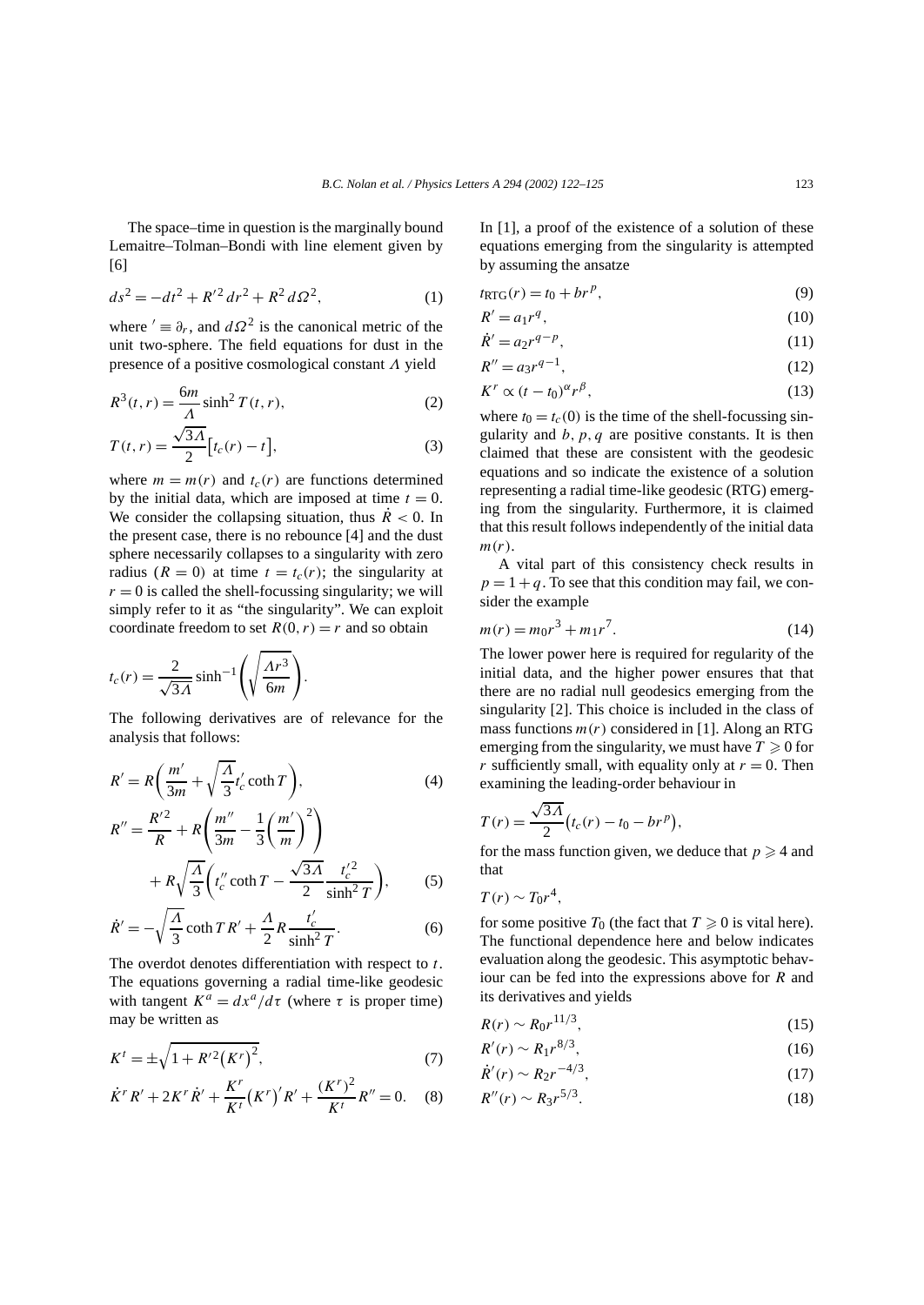Comparing with the ansatze above, we see that  $q =$  $8/3$  and  $p = 4$ . However, this violates the consistency condition  $p = q + 1$ , indicating that such a solution cannot in fact exist. We note that two assumptions made here played a vital role: (i) the mass function  $m(r)$  excludes radial null geodesics emerging from the singularity, and (ii) the RTG emerges into the regular region of space–time  $T > 0$ .

The crucial point that is missing in [1] is that the parameters *b* and *p* (cf. Eq. (28) in [1]) are *not* independent of the initial data, as implicitly assumed therein. In fact, we must have  $p \ge n$  (where *n* signals the first non-vanishing derivative of the initial central density distribution,  $\rho_n \equiv (\partial^n \rho / \partial r^n)_{r=0}$ , or else the geodesic thus constructed will not belong in the space– time. When this inequality saturates, we obtain the additional constraint  $0 < b < t_n$ , where  $t_n$  is the first nonvanishing coefficient of a MacLaurin series for  $t_c(r)$ (cf. Eq. (14) in [1]). From Eqs. (2), (9), to leading order in *r* we obtain, along the RTG's,

$$
R \sim r^{2n/3+1} + \mathcal{O}(r^{p+2-n/3}).\tag{19}
$$

This implies  $q = 2n/3$ , and thus the consistency relation  $p = 1 + q$  reads  $p = 1 + 2n/3$ , which is formally the same as that obtained for outgoing radial null geodesics. The parameters *p* and *q* are then uniquely determined from the initial data, and must obey the constraint  $p = 1 + q \ge n \Rightarrow n \le 3$ .

The statement in [1] (second paragraph) that the work of Deshingkar, Joshi and Dwivedi (DJD) [7] shows that "when one considers *time-like* radial geodesics, the singularity is found to be locally naked and Tipler strong for an infinite number of non-space-like geodesics, irrespective of the initial data" is partially incorrect: DJD show that the visibility of the singularity is initial data dependent and that if a naked singularity is formed then it is necessarily Tipler strong (wrt time-like radial geodesics).

An additional comment concerns the parameters  $a_i$  and  $c_i$ , introduced in Eqs. (28)–(34) in [1]. Since  $R''$  is obtained from  $R'$  by differentiation with respect to  $r$  along the geodesic,  $a_3$  is linearly dependent on *a*<sub>1</sub>: *a*<sub>3</sub> = *qa*<sub>1</sub>. Similarly, *c*<sub>3</sub> =  $(\alpha p + \beta)c_1$ . We note that the constants  $c_i$  are not "free", since they must be fixed by consistency relations involving *R* and its derivatives. With the substitutions, the algebraic constraint  $C(a_i, c_i) = 0$  reads  $a_1c_2 + 2a_2c_1 = 0$ . That is, for given initial data (whereby  $a_1$  and  $a_2$  are fixed), there is only one degree of freedom in the specification of the two *ci* parameters (whose ratio is fixed).

As mentioned above, it can be shown that the absence of a radial null geodesic emerging from a central singularity is sufficient to guarantee censorship of the singularity, i.e., it rules out the existence of any causal geodesic emerging from the singularity. To see this, consider a general spherically symmetric space–time with line element

$$
ds^{2} = -e^{2\mu} dt^{2} + e^{2\nu} dr^{2} + R^{2}(r, t) d\Omega^{2},
$$

where  $\mu = \mu(r, t)$ ,  $\nu = \nu(r, t)$ . Then the tangent to a causal geodesic satisfies

$$
-e^{2\mu}\dot{t}^2 + e^{2\nu}\dot{r}^2 + \frac{L^2}{R^2} = \epsilon,
$$

where the overdot represents differentiation with respect to an affine parameter, *L* is the conserved angular momentum, and  $\epsilon = 0, -1$  for null and time-like geodesics, respectively. Thus, at any point on such a geodesic,

$$
e^{2\mu}\dot{t}^2 \geqslant e^{2\nu}\dot{r}^2,
$$

with equality holding *only* for radial null geodesics. On the *t*–*r* plane, this reads

$$
\frac{dr}{dt} \leqslant e^{\mu - \nu},\tag{20}
$$

where we take the positive root for future pointing outgoing geodesics (we can use coordinate freedom to guarantee that *t* increases into the future globally, and  $\partial_r R \geq 0$  in a neighbourhood of  $R = 0$ ). We can read (20) as

$$
\frac{dr_{\text{CG}}}{dt} < \frac{dr_{\text{RNG}}}{dt},\tag{21}
$$

where the subscripts represent causal (excluding radial null) geodesics and outgoing radial null geodesics, respectively. Now suppose that a CG  $t = t_{CG}(r)$  extends back to a central singularity located on the  $t-r$  plane at  $r = 0$ ,  $t = t_0$ . Assume that the singularity is of the form  $t = t_c(r)$  with  $t_c(0) = t_0$  and that the regular region of space–time is  $t < t_c(r)$ . This is the case for the singularity studied above. Let  $p$  be any point on the CG, to the future of the singularity. Applying inequality (21) at *p*, we see that the RNG  $t = t_{RNG}(r)$  through *p* crosses CG from below and hence points  $t_{RNG}(r)$  on this RNG prior to *p* must lie to the *future* of points on